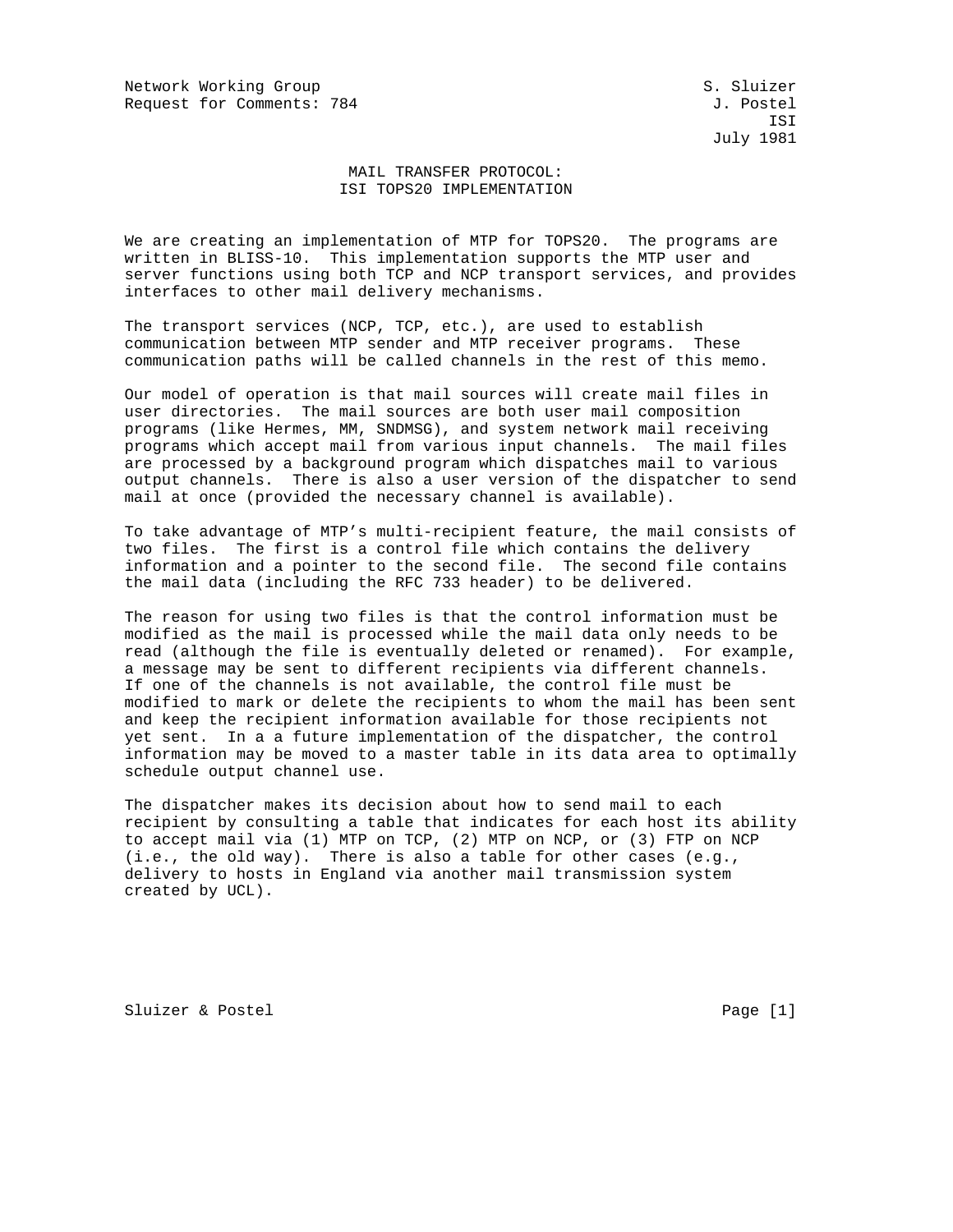The individual pieces of this system are:

- 1. MTP receiver for TCP.
- 2. MTP receiver for NCP.
- 3. Dispatcher.
- 4. MTP sender for TCP.
- 5. MTP sender for NCP.
- 6. Mail composition programs (MM, HERMES, MSG, SNDMSG, ...).
- 7. User mailbox files.
- 8. Pending Mail files.
- 9. Other Mail sources.
- 10. Other Mail sinks.
- 11. Host Mail Capability table.
- 12. Host special processing tables.

We are building 1 through 5, hope that others will adapt 6 to this system (a version of MM has been adapted at ISI), using the existing 7, defining and using 8, providing interfaces for 9 and 10 as requested, and creating and using 11 and 12.